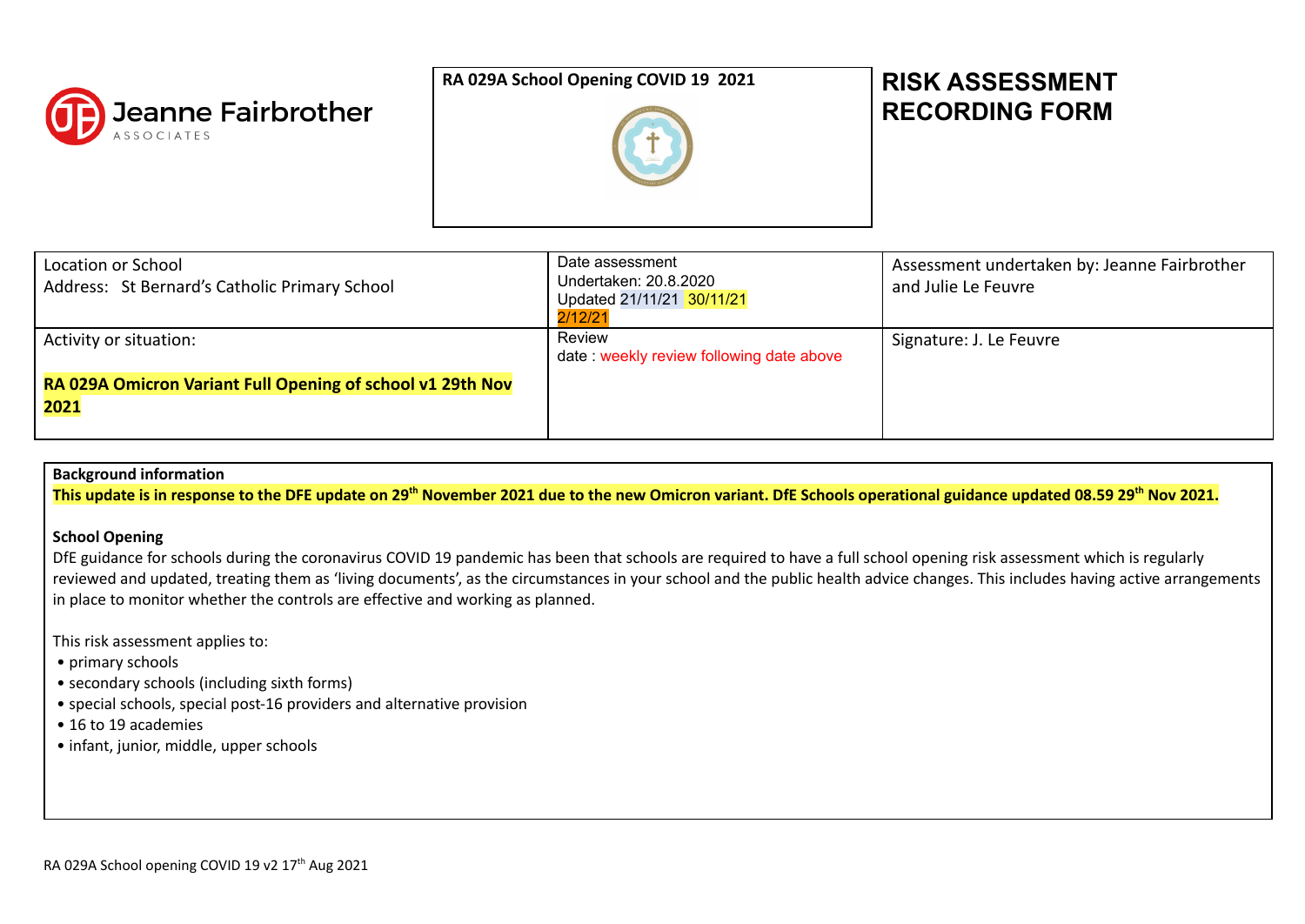Please note that this risk assessment has been created in line with the current guidance. It contains sample control measures that fit with the DfE system of controls. One size does not fit all, and schools should make this model risk assessment their own and reflect any local measures, particularly local HPT's guidance.

#### **Guidance**

This risk assessment has regard to all relevant guidance and legislation including, but not limited to, the following:

- **●** The Health Protection (Notification) Regulations 2010
- **●** The Reporting of Injuries, Diseases and Dangerous Occurrences Regulations (RIDDOR) 2013
- **●** Public Health England (PHE) (2017) 'Health protection in schools and other childcare facilities'
- **● NEW** DfE (2021) 'Schools COVID-19 operational guidance' July 2021
- **UPDATED** DfE (2021) 'Actions for early years and childcare settings during the coronavirus (COVID-19) outbreak'
- DfE (2021) 'Face coverings in education'
- **UPDATED** 'Actions for out of school settings' July 2021

# **Legislation and guidance**

Health and Safety at Work Act etc. 1974 Management of H&S at Work Regulations 1999 Workplace (Health, Safety and Welfare) Regulations 1992 DfE Actions for schools plus associated COVID 19 Guidance Public Health England Guidance

N.B. All risk assessments referred to within this document have been revised and are available on our website [www.jeannefairbrotherassociates.com](http://www.jeannefairbrotherassociates.com)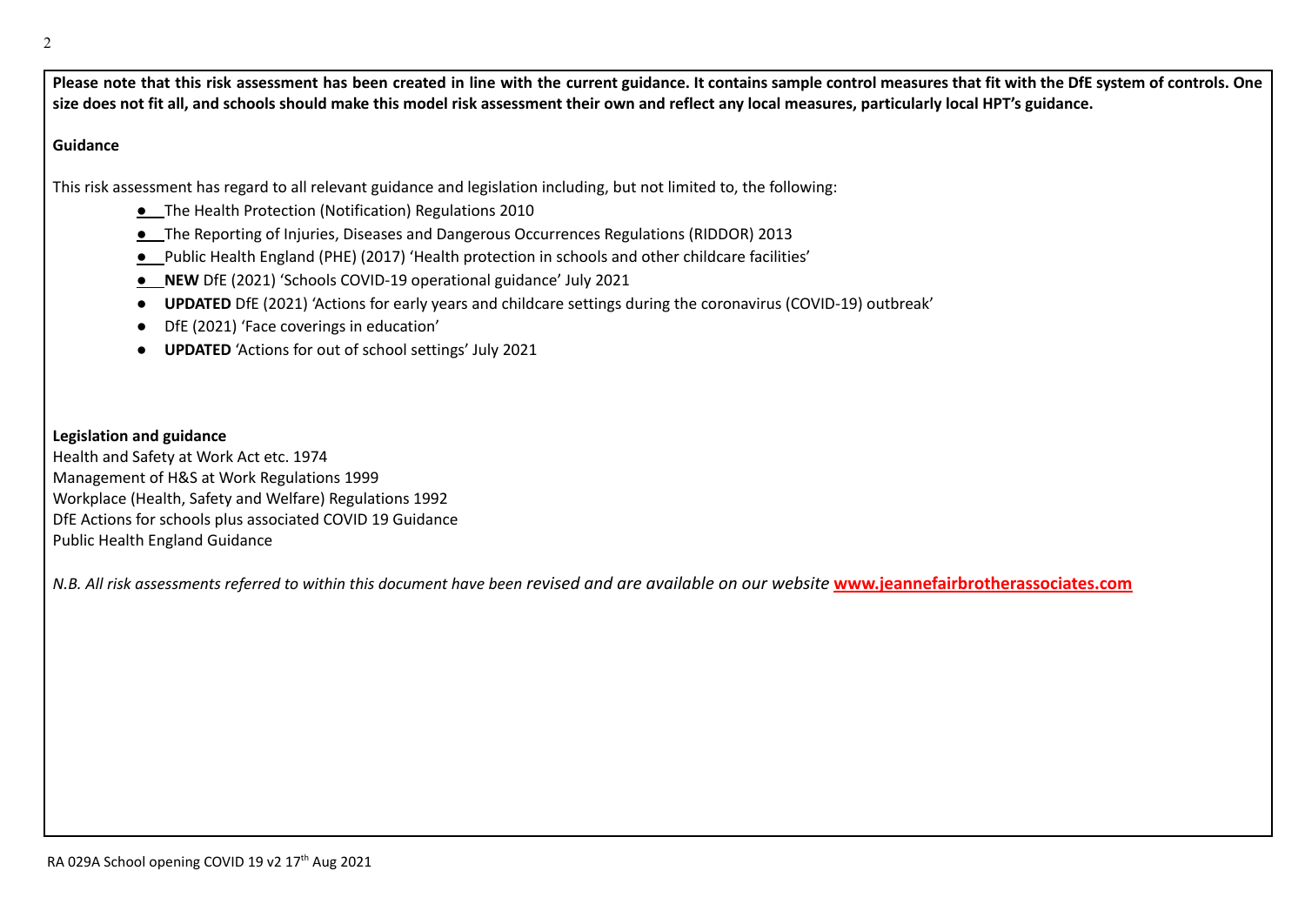| 1) Hazard / Activity                                                                                                          | 2) Who can be harmed and<br>how?                                                         | 3) What controls exist to reduce the risk?<br>Have you followed the hierarchy of controls (eliminate,<br>substitute etc)?                                                                                                                                                                                                                                                                                                                                                                                                                                                                                                                                                                                                                                                                                                                                                                                                                                                                                                                                                                                                                                                                                                 | <b>Risk Score</b><br>Consequence<br>X Likelihood | 4) Any further action.<br>This should be included<br>in the action plan (5),<br>below |
|-------------------------------------------------------------------------------------------------------------------------------|------------------------------------------------------------------------------------------|---------------------------------------------------------------------------------------------------------------------------------------------------------------------------------------------------------------------------------------------------------------------------------------------------------------------------------------------------------------------------------------------------------------------------------------------------------------------------------------------------------------------------------------------------------------------------------------------------------------------------------------------------------------------------------------------------------------------------------------------------------------------------------------------------------------------------------------------------------------------------------------------------------------------------------------------------------------------------------------------------------------------------------------------------------------------------------------------------------------------------------------------------------------------------------------------------------------------------|--------------------------------------------------|---------------------------------------------------------------------------------------|
| Failure to assess the risks of<br>COVID 19 (including<br><b>Omicron)</b> transmission in<br>school.                           | Staff, pupils, visitors,<br>contractors increased risk<br>of transmission of COVID<br>19 | School has assessed the reasonably foreseeable risks of<br>$\bullet$<br>transmission of COVID 19<br>The risk assessment is regularly reviewed as circumstances<br>$\bullet$<br>in school and the public health advice changes.<br>School monitors whether the controls in place are effective.<br>$\bullet$                                                                                                                                                                                                                                                                                                                                                                                                                                                                                                                                                                                                                                                                                                                                                                                                                                                                                                               | $2X2=4$                                          |                                                                                       |
| <b>Failing to have adequate</b><br>outbreak<br>management/contingency<br>plans to allow for stepping<br>measures up and down. | Staff, pupils, visitors,<br>contractors increased risk<br>of transmission of COVID<br>19 | School has a Coronavirus (COVID-19) Contingency Plan risk<br>$\bullet$<br>assessment. See RA 029B Contingency plan latest version<br>(also known as an outbreak management plan) if<br>restrictions need to be implemented due to COVID 19.<br>Remote education plans are in place for pupils who are<br>$\bullet$<br>self-isolating or shielding.<br>School will call the DfE helpline on 0800 046 8687 selecting<br>$\bullet$<br>option 1 for advice on the action to take in response to a<br>positive case who will escalate the issue to the local health<br>protection team where necessary and advise if any<br>additional action is required, such as implementing<br>elements of the outbreak management plan.<br>School will follow measures recommended by the Local<br>$\bullet$<br>Authority, Director of Public Health and local protection<br>teams (HPTs) as part of the outbreak management<br>responsibilities.<br>From the date that school officially closes for summer, all<br>$\bullet$<br>MDS submissions will stop. From that point, Public Health<br>and the Local Authority will be informed of any outbreaks<br>via NHS T&T.<br>○ Cheshire & Merseyside PHE contact 0344 225 0562<br>$\bullet$ | $2X2=4$                                          |                                                                                       |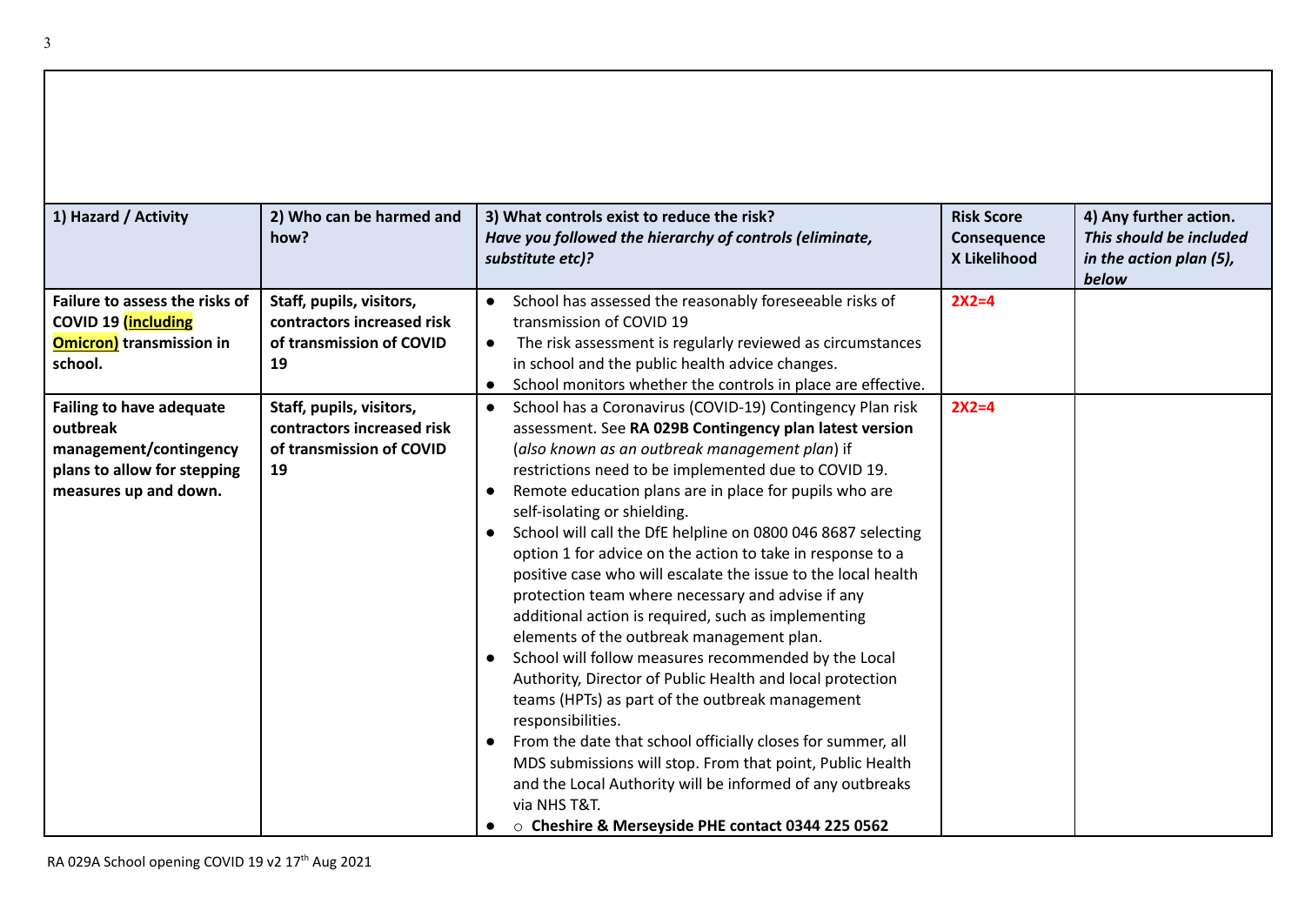|                                       |                                                                                          | $\bullet$                                                                                                                                                                                                                                                                                                                                                                                                                                                                                                                                                                                                                                                                                                 |         |
|---------------------------------------|------------------------------------------------------------------------------------------|-----------------------------------------------------------------------------------------------------------------------------------------------------------------------------------------------------------------------------------------------------------------------------------------------------------------------------------------------------------------------------------------------------------------------------------------------------------------------------------------------------------------------------------------------------------------------------------------------------------------------------------------------------------------------------------------------------------|---------|
| Communication                         | Staff, pupils, visitors,<br>contractors increased risk<br>of transmission of COVID<br>19 | School follows latest DfE, PHE & Gov.uk, Merseyside &<br>$\bullet$<br>Cheshire PH Team and LA guidance<br>Latest version RA 029A Omicron Variant Full Opening of<br>$\bullet$<br>school v1 published to website & shared with unions, LA &<br>governors.<br>Clear communication sent to parents and pupils with a<br>link on the school website covering all aspects of how school<br>will function.<br>Regular staff briefings held to cover any changes to<br>$\bullet$<br>arrangements.<br>School has shared with all staff the measures in place<br>and involved staff & the governing body in that process.<br>A record is kept of all visitors and contractors that come to the<br>school site.     | $2X2=4$ |
| <b>Wellbeing - staff &amp; pupils</b> | Staff & pupils exposed to<br>mental health issues due to<br><b>COVID 19</b>              | Staff are vigilant in discerning pupil mental health and<br>report any concerns to a member of SLT/Wellbeing team.<br>The school provides opportunities for pupils to talk about<br>$\bullet$<br>their mental health and experiences during the pandemic.<br>Pupils have access to pastoral support and activities, e.g.<br>$\bullet$<br>opportunities to renew and develop friendships, ELSA<br>Pupil and parent surveys are sent out to assess how they<br>$\bullet$<br>feel about being on the school site and to enable staff to act<br>on any concerns pupils and parents may have.<br>Opportunities to discuss measures and concerns<br>Wellbeing team continue to lead on initiatives<br>$\bullet$ | $2X2=4$ |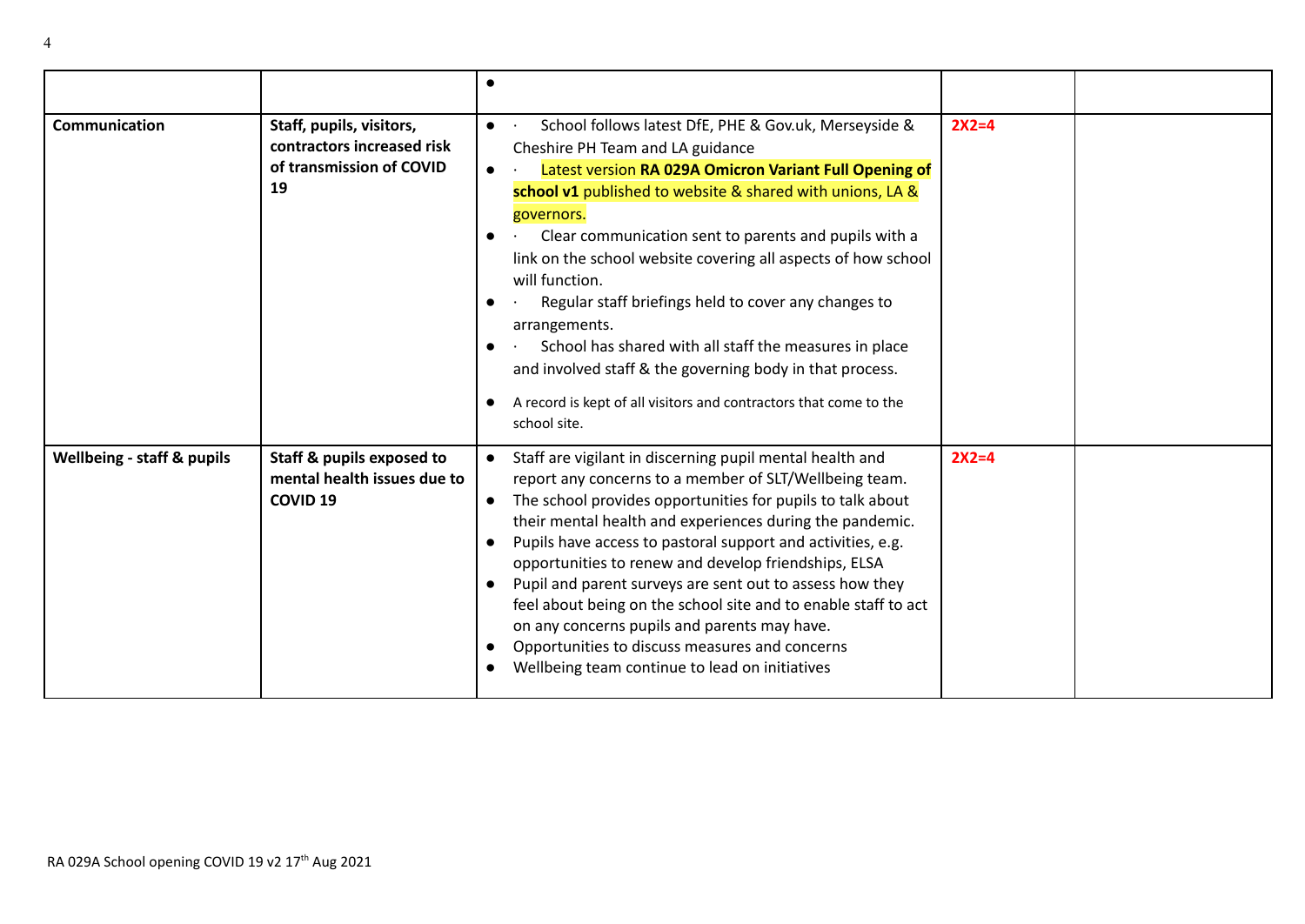| <b>Face coverings</b> | Staff, pupils, visitors,<br>contractors increased risk<br>of transmission of COVID<br>19 | · Staff and adult visitors should wear a face covering when<br>moving around the premises, outside of classrooms, such as in<br>corridors and communal areas.<br>Face visors or shields are not worn as an equivalent<br>alternative to face coverings; however, they can be worn by<br>those exempt from wearing face coverings.<br>School outbreak management plans cover the possibility<br>of face coverings being reintroduced:<br>o transparent face coverings can also be worn.<br>$\circ$ face visors or shields can be worn only after carrying out<br>a risk assessment for the specific situation and should<br>always be cleaned appropriately.<br>School will not prevent individuals from entering or<br>attending school if they are not wearing a face covering, if<br>exempt.<br>School has a supply of face coverings available<br>Clear instructions are provided on how to put on, remove, store,<br>and dispose of face coverings. | $3X2=6$ |  |
|-----------------------|------------------------------------------------------------------------------------------|---------------------------------------------------------------------------------------------------------------------------------------------------------------------------------------------------------------------------------------------------------------------------------------------------------------------------------------------------------------------------------------------------------------------------------------------------------------------------------------------------------------------------------------------------------------------------------------------------------------------------------------------------------------------------------------------------------------------------------------------------------------------------------------------------------------------------------------------------------------------------------------------------------------------------------------------------------|---------|--|
|-----------------------|------------------------------------------------------------------------------------------|---------------------------------------------------------------------------------------------------------------------------------------------------------------------------------------------------------------------------------------------------------------------------------------------------------------------------------------------------------------------------------------------------------------------------------------------------------------------------------------------------------------------------------------------------------------------------------------------------------------------------------------------------------------------------------------------------------------------------------------------------------------------------------------------------------------------------------------------------------------------------------------------------------------------------------------------------------|---------|--|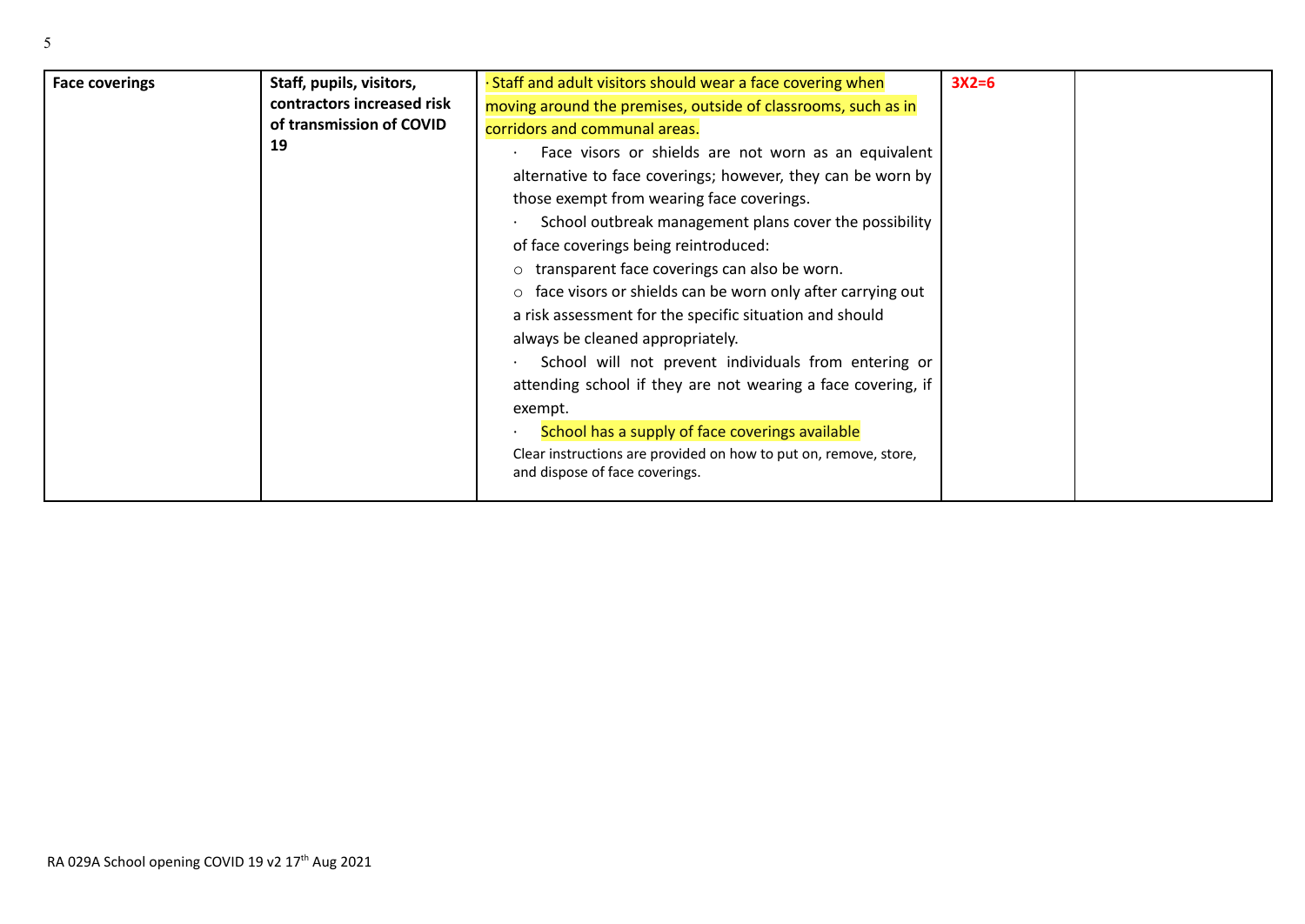| <b>HFCMAT Central Services</b><br>staff moving between<br>schools and being exposed<br>to/ potentially carrying the<br><b>Covid virus (including</b><br>Omicron). | <b>HFCMAT Staff, School staff,</b><br>pupils, visitors, contractors<br>increased risk of<br>transmission of COVID 19 | <b>HFCMAT staff have read their role risk assessment and</b><br>$\bullet$<br>signed to say they have read & understood this.<br><b>HFCMAT</b> staff have read the RA 029 Full opening of school<br>$\bullet$<br>latest version for SJP where they are based and signed to say<br>they have read & understood this.<br><b>HFCMAT</b> central services staff to read the RA029 for the<br>further four sites they will visit.<br>Any HFCMAT staff who are pregnant have been risk assessed<br>See RA 026 New & expectant mother latest version<br><b>HFCMAT</b> has risk assessed any staff who have medical<br>conditions or require reasonable adjustments<br>All meetings will be held remotely if possible, to reduce the<br>risk of transmission.<br><b>HFCMAT</b> staff not to come to school if exhibiting any of the<br>signs of COVID or are unwell.<br><b>HFCMAT staff will always wear a face-covering in crowded</b><br>areas e.g. corridors and staff rooms.<br><b>HFCMAT staff</b> will employ good hand and respiratory<br>hygiene and sanitise prior to entry and during their visit<br><b>HFCMAT staff</b> to always maintain 2 m social distancing when<br>possible<br>Any meeting room or office will be well-ventilated<br>Enhanced cleaning of all areas daily.<br><b>HFCMAT</b> staff will make themselves aware of fire procedures<br>at the school they are working in.<br><b>HFCMAT</b> staff will advise the school they are working in if<br>they need assistance to evacuate the building in the event of<br>a fire. | 3X2=6   | If you identify any actions<br>to complete, transfer<br>them to the action plan<br>below (5) |
|-------------------------------------------------------------------------------------------------------------------------------------------------------------------|----------------------------------------------------------------------------------------------------------------------|------------------------------------------------------------------------------------------------------------------------------------------------------------------------------------------------------------------------------------------------------------------------------------------------------------------------------------------------------------------------------------------------------------------------------------------------------------------------------------------------------------------------------------------------------------------------------------------------------------------------------------------------------------------------------------------------------------------------------------------------------------------------------------------------------------------------------------------------------------------------------------------------------------------------------------------------------------------------------------------------------------------------------------------------------------------------------------------------------------------------------------------------------------------------------------------------------------------------------------------------------------------------------------------------------------------------------------------------------------------------------------------------------------------------------------------------------------------------------------------------------------------------------------------------|---------|----------------------------------------------------------------------------------------------|
| <b>PPE</b>                                                                                                                                                        | Staff, pupils, visitors,<br>contractors increased risk<br>of transmission of COVID<br>19                             | Most staff in education, childcare and children's social care<br>$\bullet$<br>settings will not require PPE in response to COVID-19<br>beyond what they would normally need for their work.<br>Additional PPE for COVID-19 is only required in a very<br>limited number of scenarios:                                                                                                                                                                                                                                                                                                                                                                                                                                                                                                                                                                                                                                                                                                                                                                                                                                                                                                                                                                                                                                                                                                                                                                                                                                                          | $2X2=4$ |                                                                                              |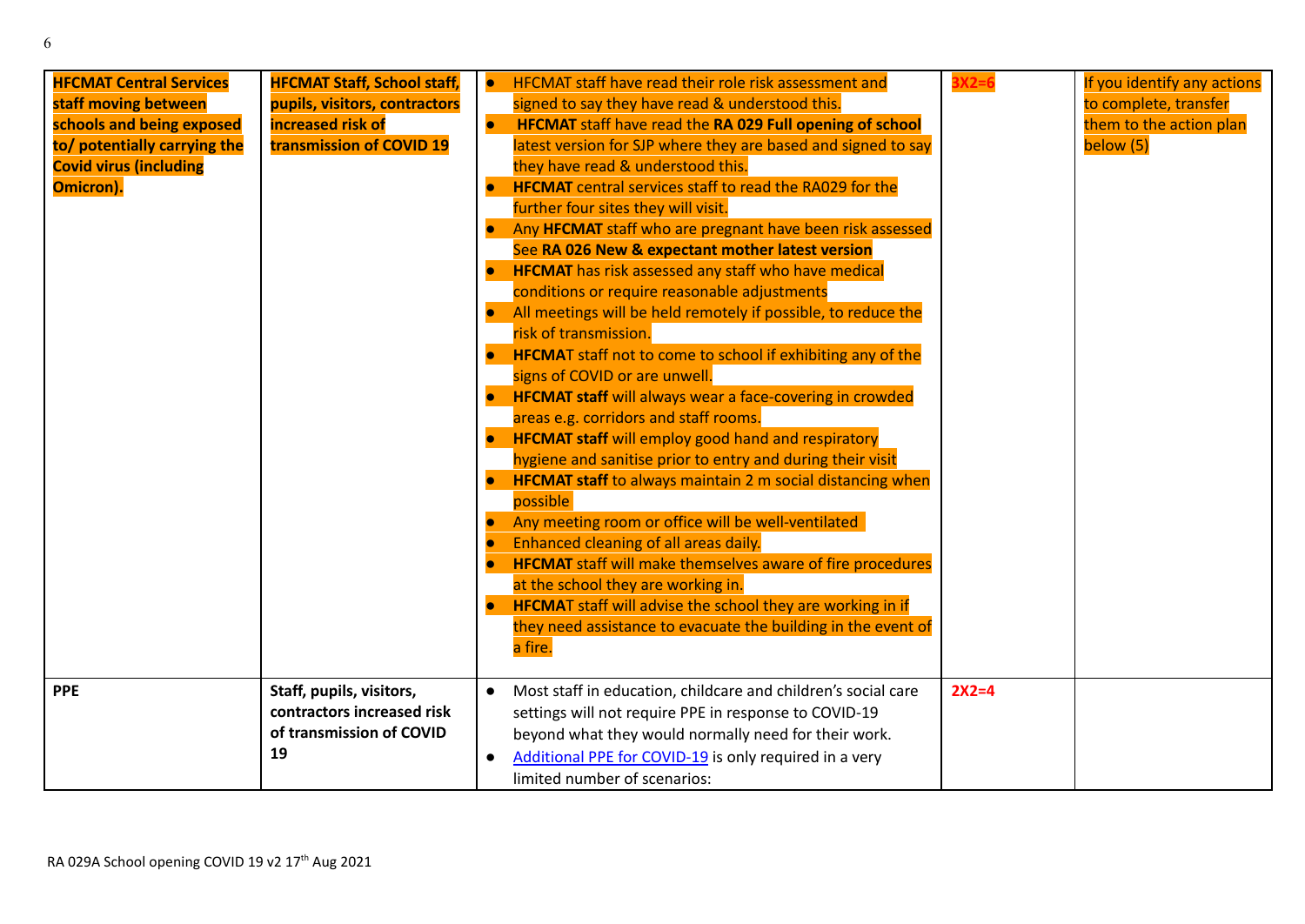|                                              |                                                        | If a child, young person or student becomes ill with<br>COVID 19 symptoms and only if close contact is<br>necessary<br>when performing aerosol generating procedures<br>AGP's<br>When working with pupils who cough, spit, vomit or require<br>$\bullet$<br>intimate care but do not have coronavirus symptoms, staff<br>only wear PPE that would routinely be worn.<br>Staff are trained in correct use and disposal of PPE.<br>$\bullet$ |         |  |
|----------------------------------------------|--------------------------------------------------------|--------------------------------------------------------------------------------------------------------------------------------------------------------------------------------------------------------------------------------------------------------------------------------------------------------------------------------------------------------------------------------------------------------------------------------------------|---------|--|
| School fails to ensure good                  | Staff, pupils, visitors,                               | Hand hygiene -                                                                                                                                                                                                                                                                                                                                                                                                                             | $2X2=4$ |  |
| hygiene & cleaning<br>standards in school to | contractors increased risk<br>of transmission of COVID | School will continue to ensure that staff & pupils maintain<br>high standards of hand hygiene.                                                                                                                                                                                                                                                                                                                                             |         |  |
| reduce risk of transmission.                 | 19                                                     | Suitable facilities are provided for individuals to<br>$\bullet$                                                                                                                                                                                                                                                                                                                                                                           |         |  |
|                                              |                                                        | wash/sanitise their hands regularly                                                                                                                                                                                                                                                                                                                                                                                                        |         |  |
|                                              |                                                        | Pupils are supervised, where appropriate, to use hand<br>$\bullet$                                                                                                                                                                                                                                                                                                                                                                         |         |  |
|                                              |                                                        | sanitizer safely.                                                                                                                                                                                                                                                                                                                                                                                                                          |         |  |
|                                              |                                                        | <b>Respiratory hygiene</b>                                                                                                                                                                                                                                                                                                                                                                                                                 |         |  |
|                                              |                                                        | School emphasises the 'catch it, bin it, kill it' approach with                                                                                                                                                                                                                                                                                                                                                                            |         |  |
|                                              |                                                        | bins & tissues available.                                                                                                                                                                                                                                                                                                                                                                                                                  |         |  |
|                                              |                                                        | <b>Cleaning</b><br>School will maintain appropriate cleaning regimes, using                                                                                                                                                                                                                                                                                                                                                                |         |  |
|                                              |                                                        | standard products such as detergents with a focus on                                                                                                                                                                                                                                                                                                                                                                                       |         |  |
|                                              |                                                        | frequently touched areas.                                                                                                                                                                                                                                                                                                                                                                                                                  |         |  |
|                                              |                                                        | Appropriate cleaning schedules are in place and include<br>$\bullet$                                                                                                                                                                                                                                                                                                                                                                       |         |  |
|                                              |                                                        | regular cleaning of areas and equipment - staff are provided                                                                                                                                                                                                                                                                                                                                                                               |         |  |
|                                              |                                                        | with materials in addition to the daily cleaning schedule                                                                                                                                                                                                                                                                                                                                                                                  |         |  |
| <b>Social distancing</b>                     | Staff, pupils, visitors,                               | School has planned and risk assessed carefully<br>$\bullet$                                                                                                                                                                                                                                                                                                                                                                                | $3X2=6$ |  |
|                                              | contractors increased risk<br>of transmission of COVID | following the latest DfE/PHE guidance                                                                                                                                                                                                                                                                                                                                                                                                      |         |  |
|                                              | 19                                                     | School will consult Local Authority COVID helpline for<br>$\bullet$<br>specific advice if required                                                                                                                                                                                                                                                                                                                                         |         |  |
|                                              |                                                        | Assemblies [Limited to twice weekly, under 15 minutes<br>$\bullet$                                                                                                                                                                                                                                                                                                                                                                         |         |  |
|                                              |                                                        | in Key Stages)                                                                                                                                                                                                                                                                                                                                                                                                                             |         |  |
|                                              |                                                        | Staffrooms are well-ventilated, staff wear a face<br>$\bullet$                                                                                                                                                                                                                                                                                                                                                                             |         |  |
|                                              |                                                        | covering unless they are eating/drinking.                                                                                                                                                                                                                                                                                                                                                                                                  |         |  |
|                                              |                                                        | Meetings, with governors continue via Zoom.<br>$\bullet$                                                                                                                                                                                                                                                                                                                                                                                   |         |  |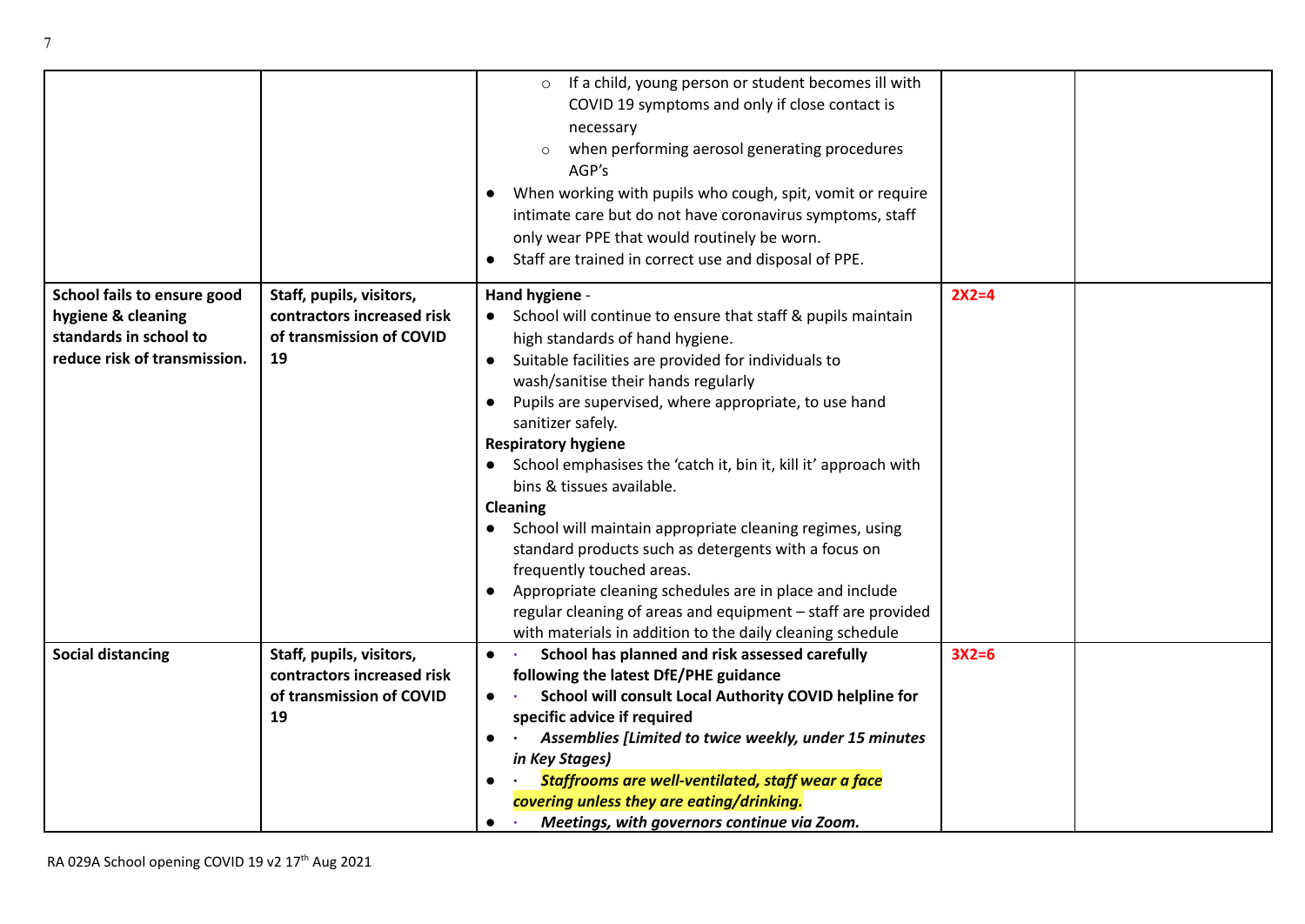|                                                                                       |                                                                                          | Teaching or holding meetings in well-ventilated areas<br>$\bullet$ $\cdot$<br>wherever possible, such as outdoors or indoors with<br>windows open.<br>School has outbreak management plans in place to<br>$\bullet$<br>reintroduce bubbles temporarily if it becomes necessary<br>due to local outbreaks or increases in cases at the<br>instruction of PHE Teams. See RA 029B Contingency Plan                                                                                                                                                                                                                                                                                                                                                                                                                                                                                                                                                                                                                                                                                                                                                                                                                                                                     |         |  |
|---------------------------------------------------------------------------------------|------------------------------------------------------------------------------------------|---------------------------------------------------------------------------------------------------------------------------------------------------------------------------------------------------------------------------------------------------------------------------------------------------------------------------------------------------------------------------------------------------------------------------------------------------------------------------------------------------------------------------------------------------------------------------------------------------------------------------------------------------------------------------------------------------------------------------------------------------------------------------------------------------------------------------------------------------------------------------------------------------------------------------------------------------------------------------------------------------------------------------------------------------------------------------------------------------------------------------------------------------------------------------------------------------------------------------------------------------------------------|---------|--|
| Events in school                                                                      | Staff, pupils, visitors,<br>contractors increased risk<br>of transmission of COVID<br>19 | Christmas Fair will be held outside and well spaced out.<br>Christmas performances will be recorded and parents<br>can access them online.                                                                                                                                                                                                                                                                                                                                                                                                                                                                                                                                                                                                                                                                                                                                                                                                                                                                                                                                                                                                                                                                                                                          | $3X2=6$ |  |
| <b>Ventilation - failure to</b><br>ensure all occupied spaces<br>are well ventilated. | Staff, pupils, visitors,<br>contractors increased risk<br>of transmission of COVID<br>19 | When school is in operation, it is well ventilated with<br>$\bullet$<br>comfortable teaching environments.<br>When holding events where visitors are on site e.g. school<br>$\bullet$<br>plays, ventilation is increased.<br>School opens external windows, doors & internal doors (if<br>$\bullet$<br>they are not fire doors and where safe to do so) to increase<br>ventilation.<br>During colder weather, the need for increased ventilation<br>while maintaining a comfortable temperature is balanced;<br>opening higher vents, arranging seating away from draughts.<br>In cooler weather to reduce thermal discomfort caused by<br>increased ventilation, pupils can wear additional, suitable<br>indoor items of clothing in addition to their usual uniform<br>Purging or airing rooms as frequently as possible to improve<br>ventilation usually when the room is unoccupied. This can<br>be done while people leave the room for a break. For<br>example, 10 minutes an hour can help reduce the risk from<br>virus in the air, depending on the size of the room<br>Outside space will be used, where practical.<br>$\bullet$<br>You could set the heating to maintain a comfortable<br>$\bullet$<br>temperature even when windows and doors are open | $2X2=4$ |  |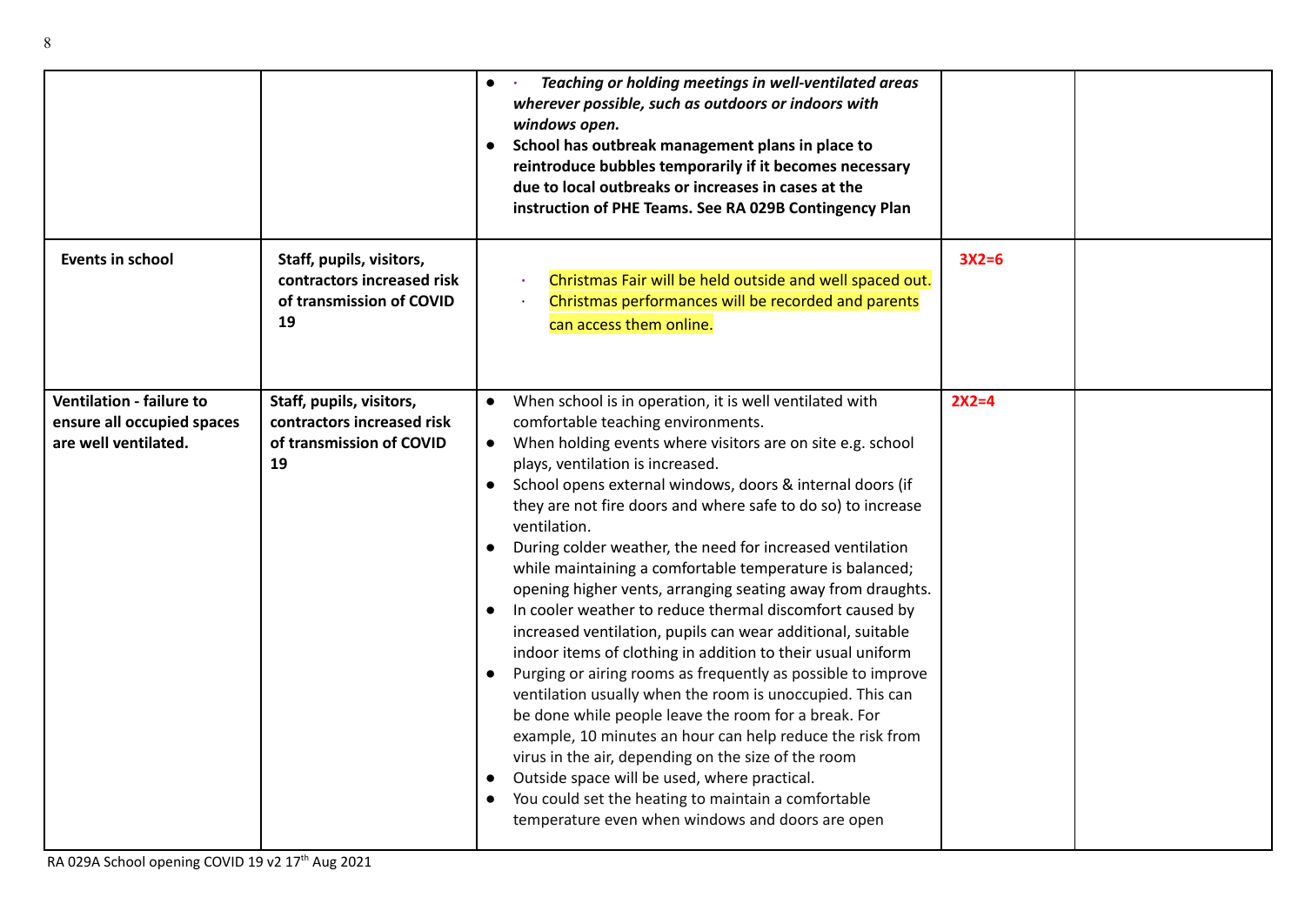|                                                                                     |                                                                                          | Co2 monitors<br>Carbon dioxide (CO2) monitors in staff room and classrooms to<br>help identify where a space is poorly ventilated. Schools<br>encouraged to take steps to improve ventilation if CO2 readings<br>are consistently high.<br>Teaching staff instructed on how to interpret readings. (Check<br>manufacturers' instructions)                                                                                                                                                                                                                                                                                                                                                                                                                                                                                                                                                                                                                                                                                                                                                                                                                                                                                                                                                                                                                                                                                                                                                                          |         |  |
|-------------------------------------------------------------------------------------|------------------------------------------------------------------------------------------|--------------------------------------------------------------------------------------------------------------------------------------------------------------------------------------------------------------------------------------------------------------------------------------------------------------------------------------------------------------------------------------------------------------------------------------------------------------------------------------------------------------------------------------------------------------------------------------------------------------------------------------------------------------------------------------------------------------------------------------------------------------------------------------------------------------------------------------------------------------------------------------------------------------------------------------------------------------------------------------------------------------------------------------------------------------------------------------------------------------------------------------------------------------------------------------------------------------------------------------------------------------------------------------------------------------------------------------------------------------------------------------------------------------------------------------------------------------------------------------------------------------------|---------|--|
| <b>NHS Test &amp; Trace - School</b><br>failing to manage tracing<br>close contacts | Staff, pupils, visitors,<br>contractors increased risk<br>of transmission of COVID<br>19 | School makes staff aware that it is not responsible for Test<br>and Trace contacting. This will be taken over by the NHS Test<br>and Trace service<br>NHS Test and Trace will work with the positive case and/or<br>$\bullet$<br>parent to identify close contacts.<br>Contacts from a school setting will only be traced<br>by NHS Test and Trace where the positive case specifically<br>identifies the individual as being a close contact.<br>School may be contacted in exceptional cases to help with<br>identifying close contacts (as currently happens in managing<br>other infectious diseases).<br>School will continue to work with the local director of Public<br>Health & local HP Teams in the case of a local outbreak and<br>if the area becomes an Enhanced Support Area.<br>Anyone in school who displays symptoms is encouraged to<br>get a PCR test<br>Staff, pupils and parents are made aware that they are not<br>required to self-isolate if they live in the same household as<br>someone with COVID-19, or are a close contact of someone<br>with COVID-19, and any of the following apply:<br>they are fully vaccinated<br>$\circ$<br>they are below the age of 18 years and 6 months<br>$\circ$<br>they have taken part in or are currently part of an<br>$\circ$<br>approved COVID-19 vaccine trial<br>they are not able to get vaccinated for medical<br>$\circ$<br>reasons<br>Staff who do not need to isolate, and children and<br>young people aged under 18 years 6 months who | $2X2=4$ |  |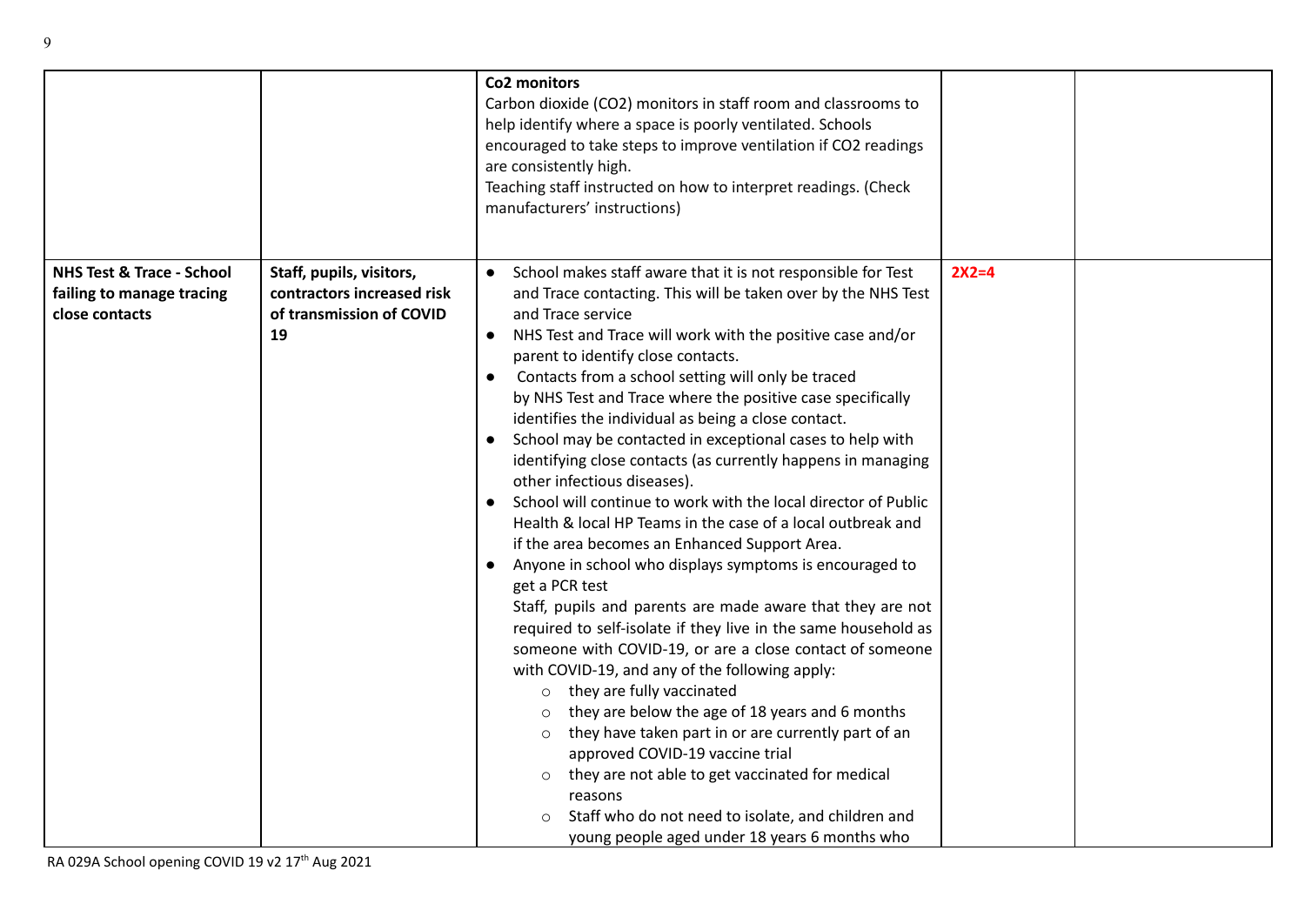|                                                                                                      |                                                                                           | usually attend school, and have been identified as a<br>close contact, should continue to attend school as<br>normal.<br>Instead, they will be contacted by NHS Test and Trace,<br>informed they have been in close contact with a positive<br>case and advised to take a <b>PCR test</b> . School will encourage all<br>individuals to take a PCR test if advised to do so.<br>Whilst awaiting the result of a PCR test<br>o Staff who do not need to isolate, and children and<br>young people aged under 18 years 6 months who<br>usually attend school, and have been identified as a<br>close contact, continue to attend school as normal.<br>They do not need to wear a face covering within the school,<br>but it is expected and recommended that these are worn<br>when travelling on public or dedicated transport. |         |  |
|------------------------------------------------------------------------------------------------------|-------------------------------------------------------------------------------------------|--------------------------------------------------------------------------------------------------------------------------------------------------------------------------------------------------------------------------------------------------------------------------------------------------------------------------------------------------------------------------------------------------------------------------------------------------------------------------------------------------------------------------------------------------------------------------------------------------------------------------------------------------------------------------------------------------------------------------------------------------------------------------------------------------------------------------------|---------|--|
| <b>Asymptomatic testing</b>                                                                          | Staff, pupils, visitors,<br>contractors increased risk<br>of transmission of COVID<br>19. | Staff in primary schools should continue to test twice<br>weekly at home, with lateral flow device (LFD) test kits,<br>3-4 days apart. Testing remains voluntary but is strongly<br>encouraged.<br>Primary age pupils (Y 6 and below) will not be expected<br>to test.                                                                                                                                                                                                                                                                                                                                                                                                                                                                                                                                                         | $3X2=6$ |  |
| <b>School fails to follow public</b><br>health advice on managing<br>confirmed cases of<br>COVID-19. | Staff, pupils, visitors,<br>contractors increased risk<br>of transmission of COVID<br>19  | Parents are informed via letter of how the school responds<br>to confirmed cases of coronavirus<br>School follows local public health advice and the<br>headteacher contacts the DFE Helpline/local HP Team advice<br>line in the event of a positive test to carry out a rapid risk<br>assessment and identify appropriate next steps.<br>If the school has two or more confirmed cases within 14<br>days, or an overall rise in sickness absence where<br>coronavirus is suspected, the school continues to work with<br>the DfE's dedicated coronavirus advice service (or local HPT<br>if the case is escalated).                                                                                                                                                                                                          | $2X2=4$ |  |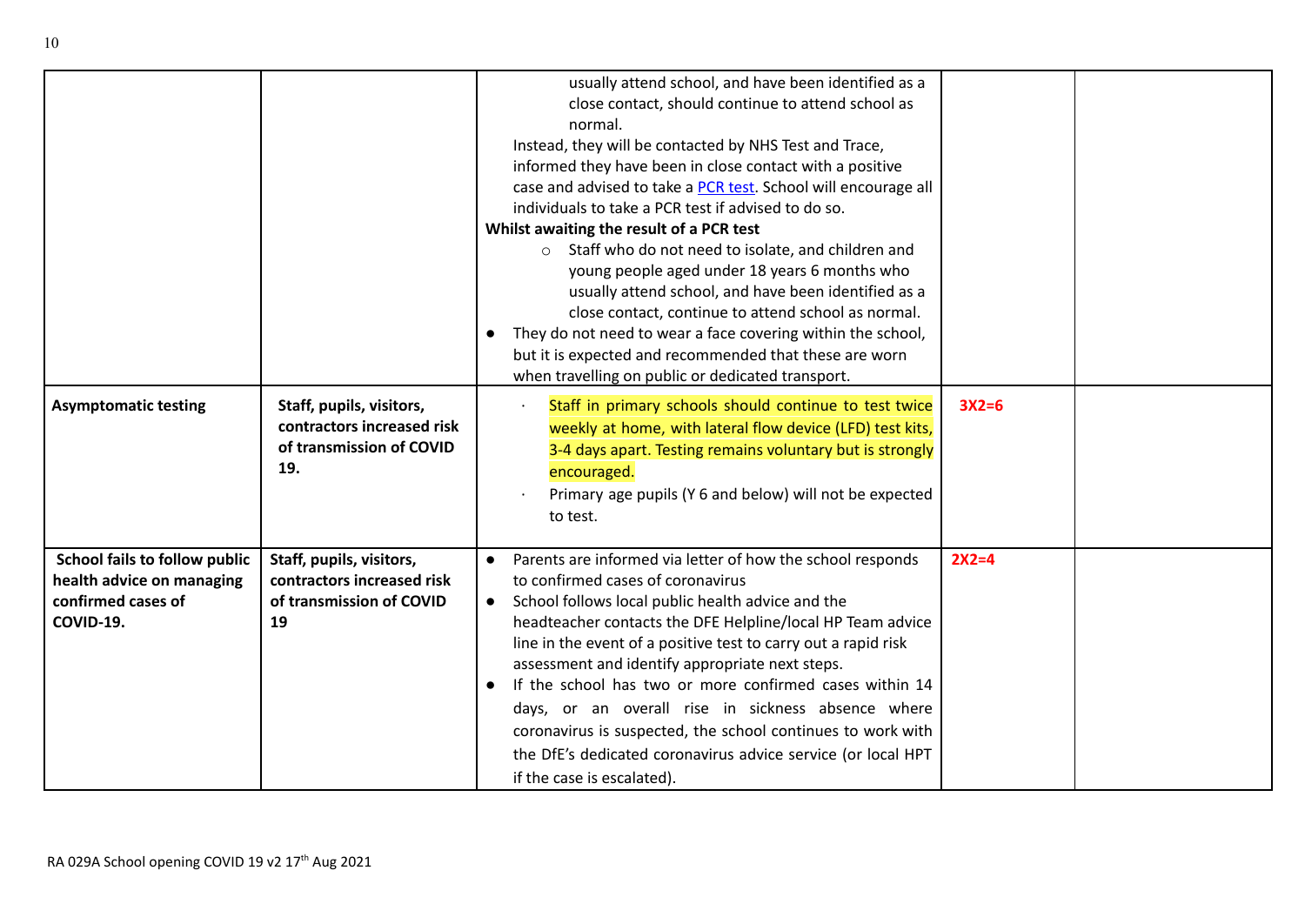| Contact with potential or<br>confirmed coronavirus<br>cases in school | Staff, pupils, visitors,<br>contractors increased risk<br>of transmission of COVID<br>19 | If anyone in the school develops coronavirus symptoms<br>while at school, this is managed in line with local and<br>national guidance. They are:<br>o sent home and advised to arrange a PCR test as soon as<br>$\bullet$<br>possible.<br>advised to follow the guidance for <b>households</b> with<br>possible or confirmed coronavirus infection.<br>If a pupil is awaiting collection, they will be left in a<br>well-ventilated room on their own if possible and, if safe to<br>do so.<br>Appropriate PPE will used if close contact is necessary.<br>Anyone with symptoms is advised not to use public<br>transport and, wherever possible, be collected by a member<br>of their family or household.<br>Any rooms used are cleaned thoroughly after they have<br>left.<br>Anyone who comes into contact with a symptomatic<br>individual washes their hands thoroughly for 20 seconds<br>with soap and warm running water or hand sanitiser.<br>Staff members or pupils who have been in close contact<br>with someone with symptoms do not need to self-isolate<br>unless they develop symptoms.<br>School can take the decision if a parent or carer insists<br>on a pupil attending, to refuse the pupil, if in its reasonable<br>judgement the pupil poses a risk of infection to the school<br>community. | $3X2=6$ |  |
|-----------------------------------------------------------------------|------------------------------------------------------------------------------------------|-----------------------------------------------------------------------------------------------------------------------------------------------------------------------------------------------------------------------------------------------------------------------------------------------------------------------------------------------------------------------------------------------------------------------------------------------------------------------------------------------------------------------------------------------------------------------------------------------------------------------------------------------------------------------------------------------------------------------------------------------------------------------------------------------------------------------------------------------------------------------------------------------------------------------------------------------------------------------------------------------------------------------------------------------------------------------------------------------------------------------------------------------------------------------------------------------------------------------------------------------------------------------------------------------------------------------|---------|--|
| <b>Pregnant staff inadequate</b><br>measures in place                 | Staff, pupils, visitors,<br>contractors increased risk<br>of transmission of COVID<br>19 | An individual risk assessment is carried out for<br>pregnant staff with appropriate risk mitigation in line<br>with the latest recommendations from DHSC, PHE &<br>RCOG. See RA 026 New & Expectant member of staff.                                                                                                                                                                                                                                                                                                                                                                                                                                                                                                                                                                                                                                                                                                                                                                                                                                                                                                                                                                                                                                                                                                  | $3X2=6$ |  |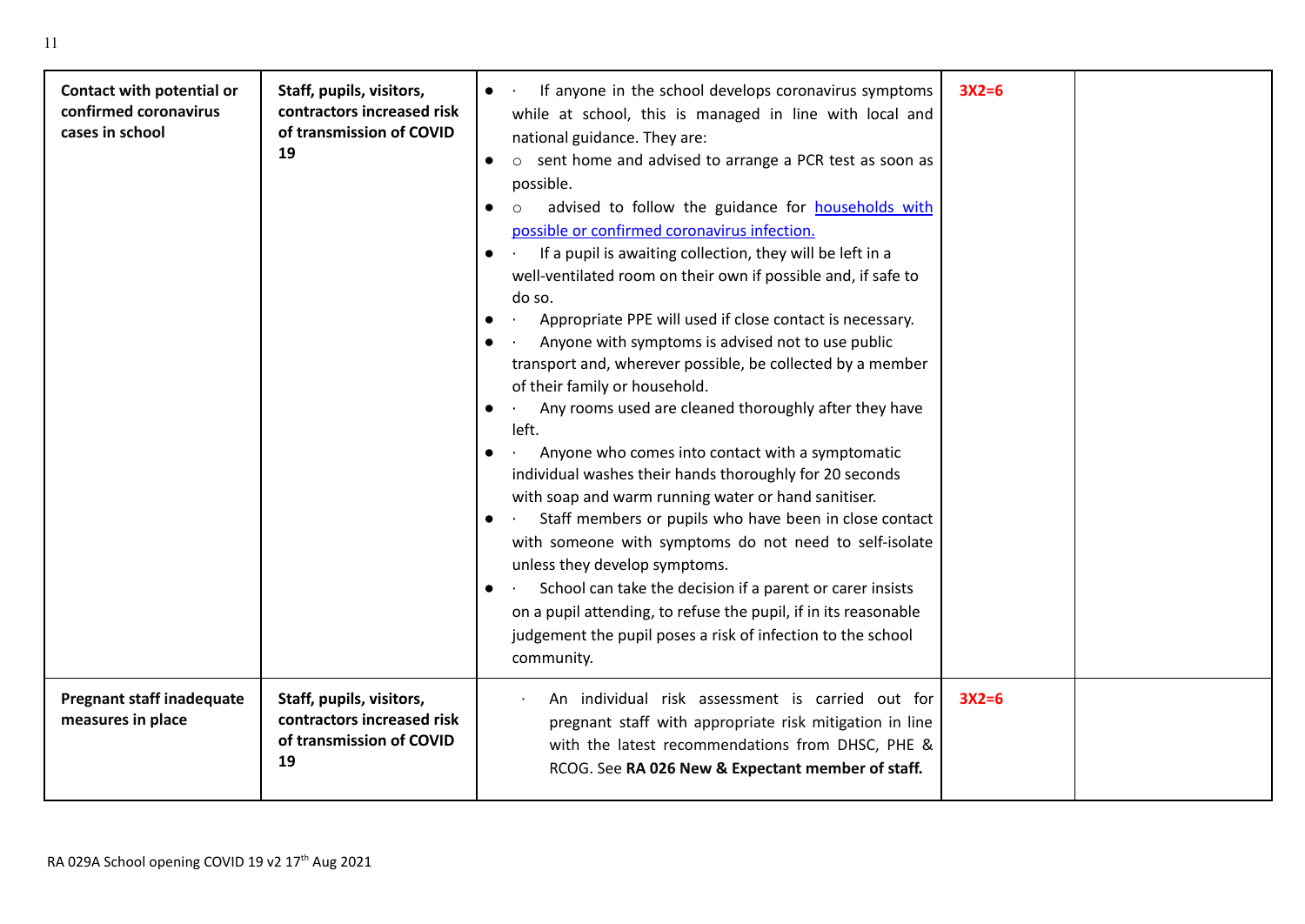|                                                            |                                                                                          | Pregnant staff of any gestation are not required to<br>continue working on site if this is not supported by the<br>separate risk assessment.<br>Staff who are in the below categories should take a<br>more precautionary approach:<br>o partially vaccinated or unvaccinated<br>$\circ$ >28 weeks pregnant and beyond, or<br>are pregnant and have an underlying health<br>$\circ$<br>condition that puts them at a greater risk of<br>severe illness from coronavirus at any gestation<br>School will undertake a workplace risk assessment for<br>the above staff (See RA 026), and where appropriate<br>consider both how to redeploy them and how to<br>maximise the potential for homeworking, wherever<br>possible.<br>The above principles on protecting pregnant staff also<br>apply to pregnant pupils.<br>Pregnant staff are encouraged to get vaccinated if<br>possible. |         |  |
|------------------------------------------------------------|------------------------------------------------------------------------------------------|--------------------------------------------------------------------------------------------------------------------------------------------------------------------------------------------------------------------------------------------------------------------------------------------------------------------------------------------------------------------------------------------------------------------------------------------------------------------------------------------------------------------------------------------------------------------------------------------------------------------------------------------------------------------------------------------------------------------------------------------------------------------------------------------------------------------------------------------------------------------------------------|---------|--|
| <b>CEV staff inadequate</b><br>measures in place.<br>All   | Staff, pupils, visitors,<br>contractors increased risk<br>of transmission of COVID<br>19 | Clinically extremely vulnerable (CEV) staff are no longer<br>advised to shield but are encouraged to take extra<br>precautions to protect themselves, and to follow the<br>practical steps set out in the CEV guidance to minimise their<br>risk of exposure to the virus.<br>CEV currently encouraged & supported to attend work if<br>they cannot work from home.<br>Staff who live with those who are CEV attend the workplace<br>but should ensure they follow the system of controls in<br>place.                                                                                                                                                                                                                                                                                                                                                                               | $2X2=4$ |  |
| CEV pupil's school has<br>inadequate measures in<br>place. | Staff, pupils, visitors,<br>contractors increased risk<br>of transmission of COVID<br>19 | All CEV pupils and students attend unless they are one of<br>the very small number of pupils under paediatric or other<br>specialist care and their GP or clinician has advised them not<br>to attend.                                                                                                                                                                                                                                                                                                                                                                                                                                                                                                                                                                                                                                                                               | $2X2=4$ |  |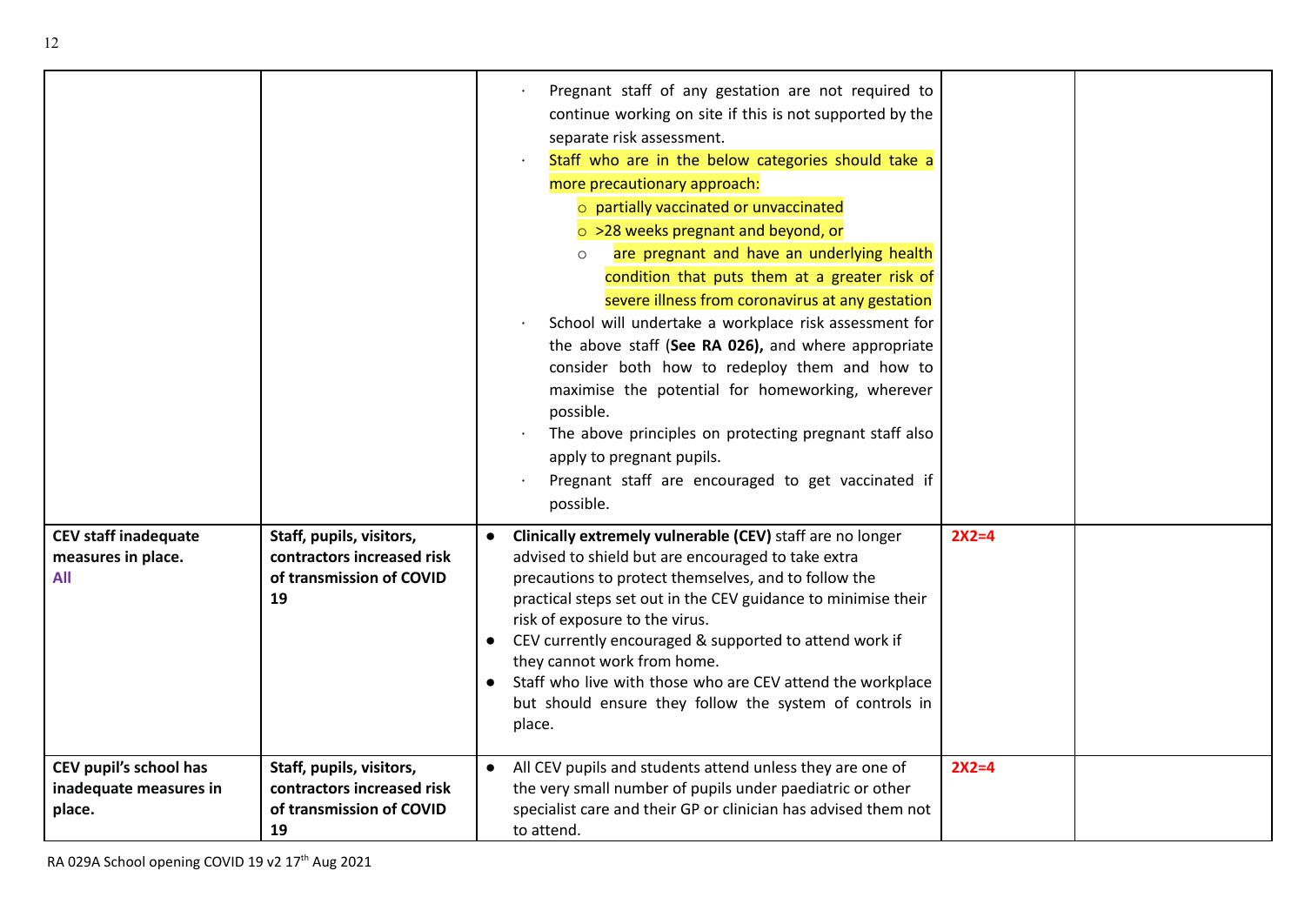|                           |                                                                                          | Pupils and students who live with someone who is CEV<br>continue to attend school as normal.<br>School liaises with the parents of CEV pupils, if identified, an<br>individual risk assessment is completed.<br>The school collaborates with the LA to ensure that<br>$\bullet$<br>alternative arrangements for CEV pupils are in place to<br>prepare for the event that the school site is required to<br>close.                                                                                                                                                                                                                                                                                                                                                                                                                                                                                                                                                                                                                                                                                                                                                                                                               |         |  |
|---------------------------|------------------------------------------------------------------------------------------|---------------------------------------------------------------------------------------------------------------------------------------------------------------------------------------------------------------------------------------------------------------------------------------------------------------------------------------------------------------------------------------------------------------------------------------------------------------------------------------------------------------------------------------------------------------------------------------------------------------------------------------------------------------------------------------------------------------------------------------------------------------------------------------------------------------------------------------------------------------------------------------------------------------------------------------------------------------------------------------------------------------------------------------------------------------------------------------------------------------------------------------------------------------------------------------------------------------------------------|---------|--|
| <b>Transport</b>          | Staff, pupils, visitors,<br>contractors increased risk<br>of transmission of COVID<br>19 | School will speak to the local authority to find out if they will<br>$\bullet$<br>be making any changes to the measures in place for the<br>autumn term & to request a copy of their updated risk<br>assessment.<br>Drivers and passenger assistants will not normally require<br>$\bullet$<br>personal protective equipment (PPE) on school transport.<br>Pupils who require care and interventions that require the<br>$\bullet$<br>use of PPE before COIVD-19, will continue as usual.<br>Pupils do not board school transport if they have a positive<br>$\bullet$<br>test result or symptoms of coronavirus.<br>School liaises with the LA and other transport providers to<br>ensure they are adopting COVID-secure protocols, and<br>requests a copy of their risk assessment, where relevant.<br>Face coverings are recommended and expected to be worn<br>in enclosed and crowded places - this includes public and<br>dedicated school transport.<br>Pupils are advised to clean their hands before boarding<br>$\bullet$<br>transport and again on disembarking.<br>Additional cleaning of vehicles is carried out regularly.<br>Fresh air through ventilation is maximised by opening<br>windows and ceiling vents. | $2X2=4$ |  |
| <b>Educational visits</b> | Staff, pupils, visitors,<br>contractors increased risk<br>of transmission of COVID<br>19 | A full and thorough risk assessments in relation to all<br>$\bullet$<br>educational visits is carried out to ensure that any public<br>health advice, such as hygiene and ventilation requirements,<br>is included as part of that risk assessment. See Edsential                                                                                                                                                                                                                                                                                                                                                                                                                                                                                                                                                                                                                                                                                                                                                                                                                                                                                                                                                               | $3X2=6$ |  |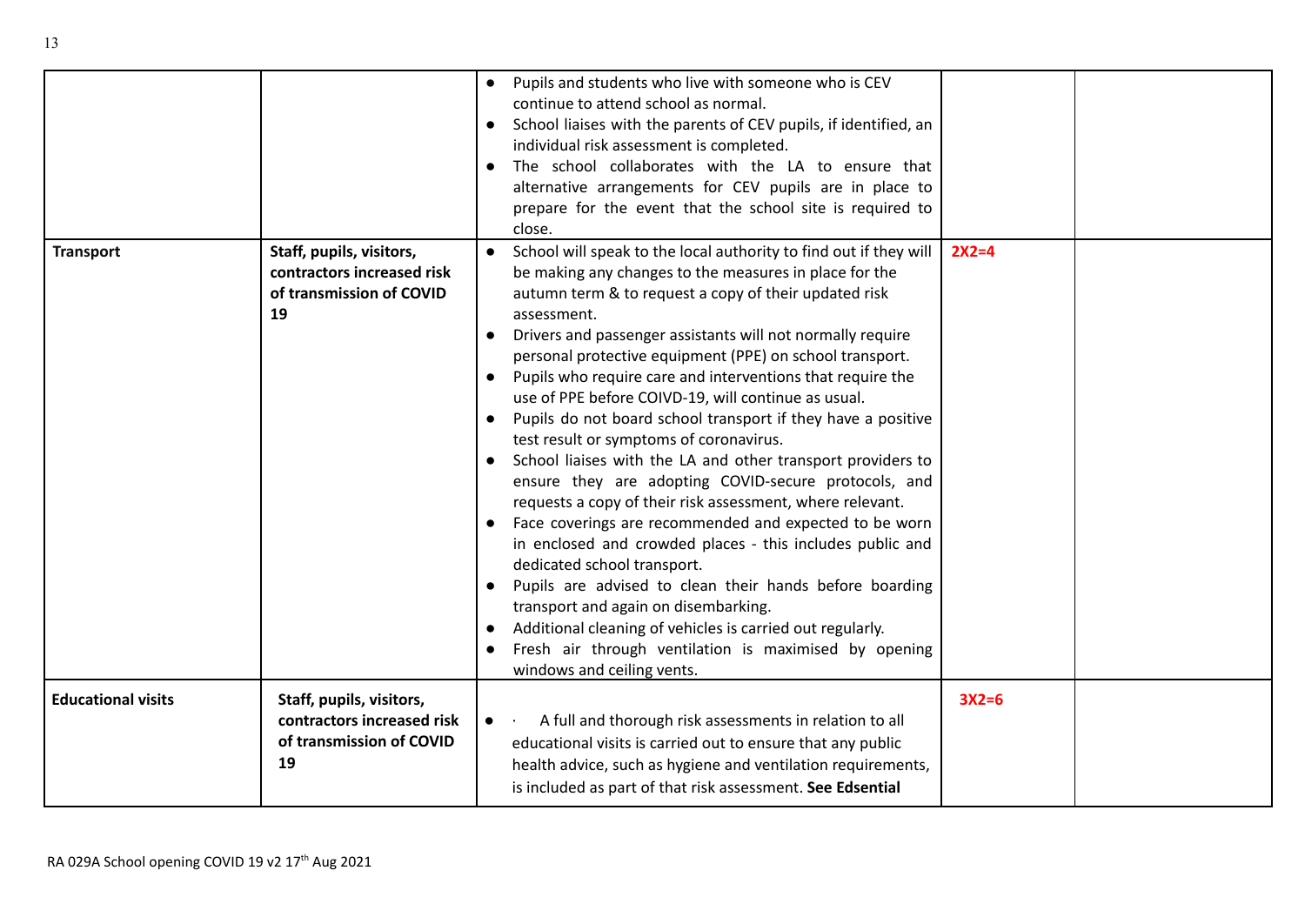|                                                                                                                                     |                                                                                          | Evolve for further assistance. lotc@edsential.co.uk or tel<br>0151 541 2170 Ex 4                                                                                                                                                                                                                                                                                                                                                                                                                                                                                                                                                                                                                                                                                                                                                                                                                                                                                                                                                                                        |         |  |
|-------------------------------------------------------------------------------------------------------------------------------------|------------------------------------------------------------------------------------------|-------------------------------------------------------------------------------------------------------------------------------------------------------------------------------------------------------------------------------------------------------------------------------------------------------------------------------------------------------------------------------------------------------------------------------------------------------------------------------------------------------------------------------------------------------------------------------------------------------------------------------------------------------------------------------------------------------------------------------------------------------------------------------------------------------------------------------------------------------------------------------------------------------------------------------------------------------------------------------------------------------------------------------------------------------------------------|---------|--|
| <b>Extracurricular activities &amp;</b><br>Out-of-school settings and<br>wraparound provision -<br>inadequate measures in<br>place. | Staff, pupils, visitors,<br>contractors increased risk<br>of transmission of COVID<br>19 | School works to provide all before and after-school<br>$\bullet$<br>educational activities and wraparound childcare for all pupils<br>Out-of-school settings and wraparound childcare providers<br>$\bullet$<br>can offer provision to all children<br>Out-of-school settings and wraparound childcare and other<br>$\bullet$<br>organised activities for children may take place in groups of<br>any number.<br>Out-of-school settings and wraparound provisions are run in<br>line with the current government guidance & system of<br>controls.<br>Parents are advised of the provision available and that they<br>should limit the use of multiple out-of-school settings<br>providers where appropriate.<br>Schools that hire out their premises for use by third party<br>wraparound care School ensures third parties who use the<br>school premises have considered the relevant government<br>guidance for their sector and have put in place the<br>appropriate protective measures.<br>School requests a copy of their COVID 19 risk assessment<br>$\bullet$ | $2X2=4$ |  |
| Curriculum - Music, drama,                                                                                                          | Staff, pupils, visitors,                                                                 | Some activities can increase the risk of catching or passing on                                                                                                                                                                                                                                                                                                                                                                                                                                                                                                                                                                                                                                                                                                                                                                                                                                                                                                                                                                                                         | $2X2=4$ |  |
| science & DT, and sporting                                                                                                          | contractors increased risk                                                               | COVID-19. This happens where people are doing activities which                                                                                                                                                                                                                                                                                                                                                                                                                                                                                                                                                                                                                                                                                                                                                                                                                                                                                                                                                                                                          |         |  |
| activities                                                                                                                          | of transmission of COVID                                                                 | generate more droplets as they breathe heavily, such as singing,                                                                                                                                                                                                                                                                                                                                                                                                                                                                                                                                                                                                                                                                                                                                                                                                                                                                                                                                                                                                        |         |  |
|                                                                                                                                     | 19                                                                                       | dancing, exercising, or raising their voices. The risk is greatest                                                                                                                                                                                                                                                                                                                                                                                                                                                                                                                                                                                                                                                                                                                                                                                                                                                                                                                                                                                                      |         |  |
|                                                                                                                                     |                                                                                          | where these factors overlap, for example in crowded indoor                                                                                                                                                                                                                                                                                                                                                                                                                                                                                                                                                                                                                                                                                                                                                                                                                                                                                                                                                                                                              |         |  |
|                                                                                                                                     |                                                                                          | spaces where people are raising their voices. In situations where<br>there is a higher risk of catching or passing on COVID-19, schools                                                                                                                                                                                                                                                                                                                                                                                                                                                                                                                                                                                                                                                                                                                                                                                                                                                                                                                                 |         |  |
|                                                                                                                                     |                                                                                          | should be particularly careful to follow the general guidance on                                                                                                                                                                                                                                                                                                                                                                                                                                                                                                                                                                                                                                                                                                                                                                                                                                                                                                                                                                                                        |         |  |
|                                                                                                                                     |                                                                                          | keeping safe.                                                                                                                                                                                                                                                                                                                                                                                                                                                                                                                                                                                                                                                                                                                                                                                                                                                                                                                                                                                                                                                           |         |  |
|                                                                                                                                     |                                                                                          | <b>Music</b>                                                                                                                                                                                                                                                                                                                                                                                                                                                                                                                                                                                                                                                                                                                                                                                                                                                                                                                                                                                                                                                            |         |  |
|                                                                                                                                     |                                                                                          | School & staff are aware that there is evidence to suggest                                                                                                                                                                                                                                                                                                                                                                                                                                                                                                                                                                                                                                                                                                                                                                                                                                                                                                                                                                                                              |         |  |
|                                                                                                                                     |                                                                                          | that singing and playing wind and brass instruments                                                                                                                                                                                                                                                                                                                                                                                                                                                                                                                                                                                                                                                                                                                                                                                                                                                                                                                                                                                                                     |         |  |
|                                                                                                                                     |                                                                                          | increases the risk of coronavirus transmission due to the                                                                                                                                                                                                                                                                                                                                                                                                                                                                                                                                                                                                                                                                                                                                                                                                                                                                                                                                                                                                               |         |  |
|                                                                                                                                     |                                                                                          | cumulative aerosol transmission.                                                                                                                                                                                                                                                                                                                                                                                                                                                                                                                                                                                                                                                                                                                                                                                                                                                                                                                                                                                                                                        |         |  |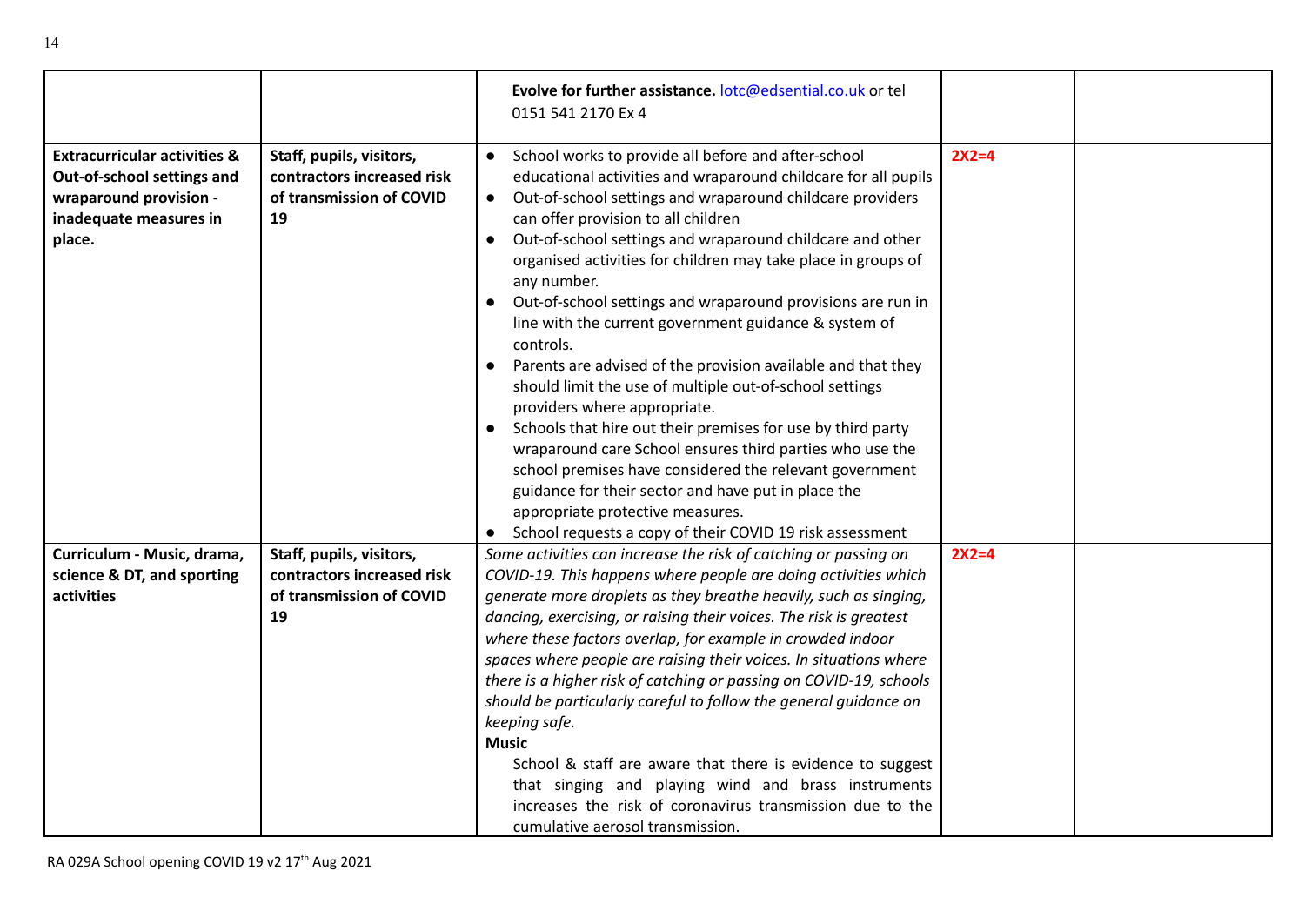| School has completed RA 023 Music in schools COVID 19<br>and ensures the relevant protective measures are in place. |  |
|---------------------------------------------------------------------------------------------------------------------|--|
| Dance & Drama                                                                                                       |  |
| School completes risk assessments for Drama & Dance and                                                             |  |
| ensures the relevant protective measures are in place.                                                              |  |
|                                                                                                                     |  |
| <b>Sports</b>                                                                                                       |  |
| • The school only permits team sports on the list in the                                                            |  |
| Department for Digital, Culture, Media & Sport's (DCMS)                                                             |  |
| team sport guidance.                                                                                                |  |
| Sports equipment is thoroughly cleaned between each use.                                                            |  |
| School swimming and water safety lessons are conducted in                                                           |  |
| line with Swim England's guidance.                                                                                  |  |
| Outdoor sports are prioritised where possible.                                                                      |  |
| Large indoor spaces with maximised natural ventilation                                                              |  |
| flows, e.g. through opening windows and doors, are used                                                             |  |
| where outdoor sports are not possible.                                                                              |  |
| Staff overseeing indoor sports follow the system of controls                                                        |  |
| in this risk assessment e.g. cleaning and hygiene.                                                                  |  |
| Staff are made aware that social distancing in sports is not                                                        |  |
| required unless directed.                                                                                           |  |
| Measures are in place to minimise the risk of transmission in                                                       |  |
| changing rooms, in line with DCMS guidance.                                                                         |  |
| External facilities are used in line with government                                                                |  |
| guidance, including travel to and from those facilities.                                                            |  |
| School works with external coaches, clubs and organisations                                                         |  |
| for curricular and extracurricular activities and considers                                                         |  |
| how such arrangements operate within the school's wider                                                             |  |
| protective measures.                                                                                                |  |
| Competitions between different schools, whether indoor or                                                           |  |
| outdoor, can take place in line with government guidance.                                                           |  |
| <b>Science</b>                                                                                                      |  |
| Follows latest guidance from CLEAPSS in addition to system                                                          |  |
| of controls in school.                                                                                              |  |
|                                                                                                                     |  |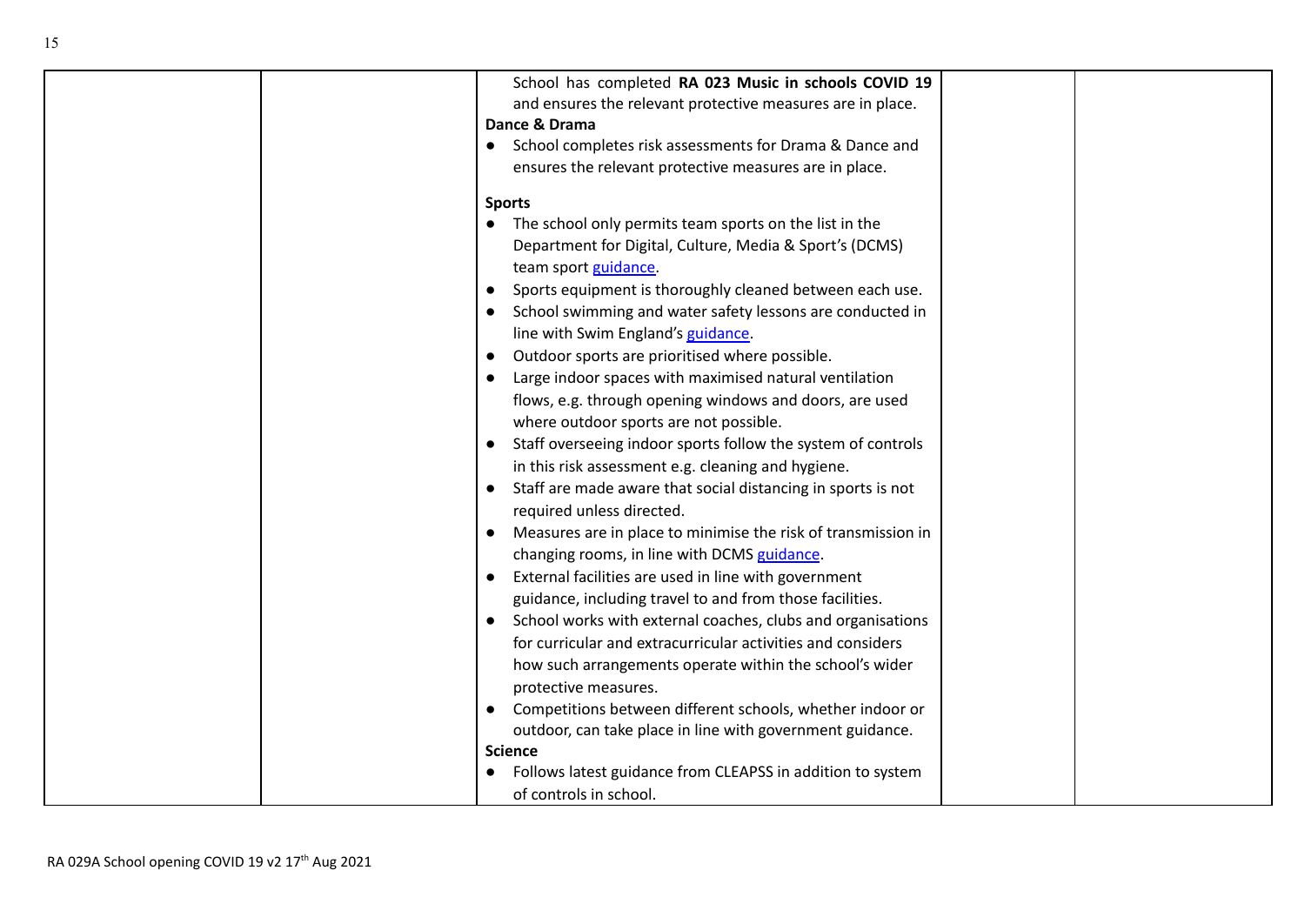|  | GL343 - Guide to doing practical work during the COVID-19<br>Pandemic - Science (New version)                                                                        |  |
|--|----------------------------------------------------------------------------------------------------------------------------------------------------------------------|--|
|  | DT<br>Follows latest guidance from CLEAPSS in addition to system<br>of controls in school.<br>GL344 Guidance on practical work during the COVID-19<br>pandemic - D&T |  |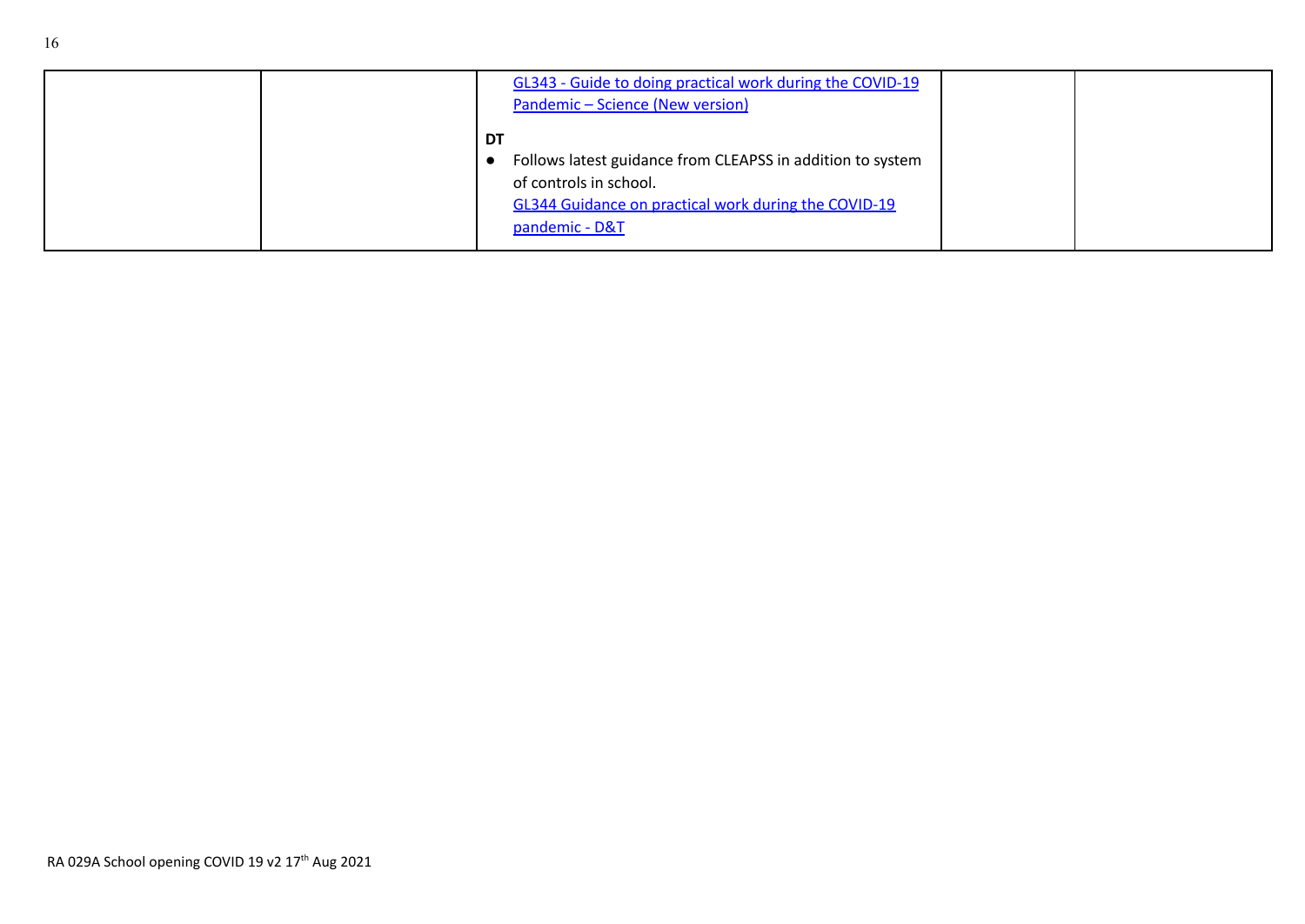| <b>Risk Rating</b> | <b>Action Required</b>                                                                                          |
|--------------------|-----------------------------------------------------------------------------------------------------------------|
| $20 - 25$          | <b>Unacceptable</b> - stop activity and make immediate improvements                                             |
| $10 - 16$          | Urgent action - take immediate action and stop activity, if necessary, maintain existing<br>controls vigorously |
| $5 - 9$            | Action - Improve within specific timescales                                                                     |
| $3 - 4$            | Monitor – but look to improve at review or if there is a significant change                                     |
| $1 - 2$            | Acceptable - no further action but ensure controls are maintained & reviewed                                    |

 $(1)$ 



#### **Likelihood: Consequence**:

- 5 Very likely 5 Catastrophic
- 4 Likely 4 Major
- 3 Fairly likely 3 Moderate
- 2 Unlikely 2 Minor
- 1 Very unlikely 1 Insignificant

RA 029A School opening COVID 19 v2 17<sup>th</sup> Aug 202

|  | List hazards something with the potential to cause harm here |
|--|--------------------------------------------------------------|
|--|--------------------------------------------------------------|

 $(2)$ List groups of people who are especially at risk from the significant hazards which you have identified List existing controls here or note where the information may be found. Then try to quantify the level of risk the likelihood of harm arising that remains when the existing controls are in place based on the number of persons affected, how often they are exposed to the hazard and the severity of any consequence. Use this column to list the controls that you might take and develop all or some of that list into a workable action plan. Have regard for the level of risk, the cost of any action and the benefit you expect to gain. Agree the action plan with your team leader and make a note of it overleaf. If it is agreed that no further action is to be taken this too should be noted.